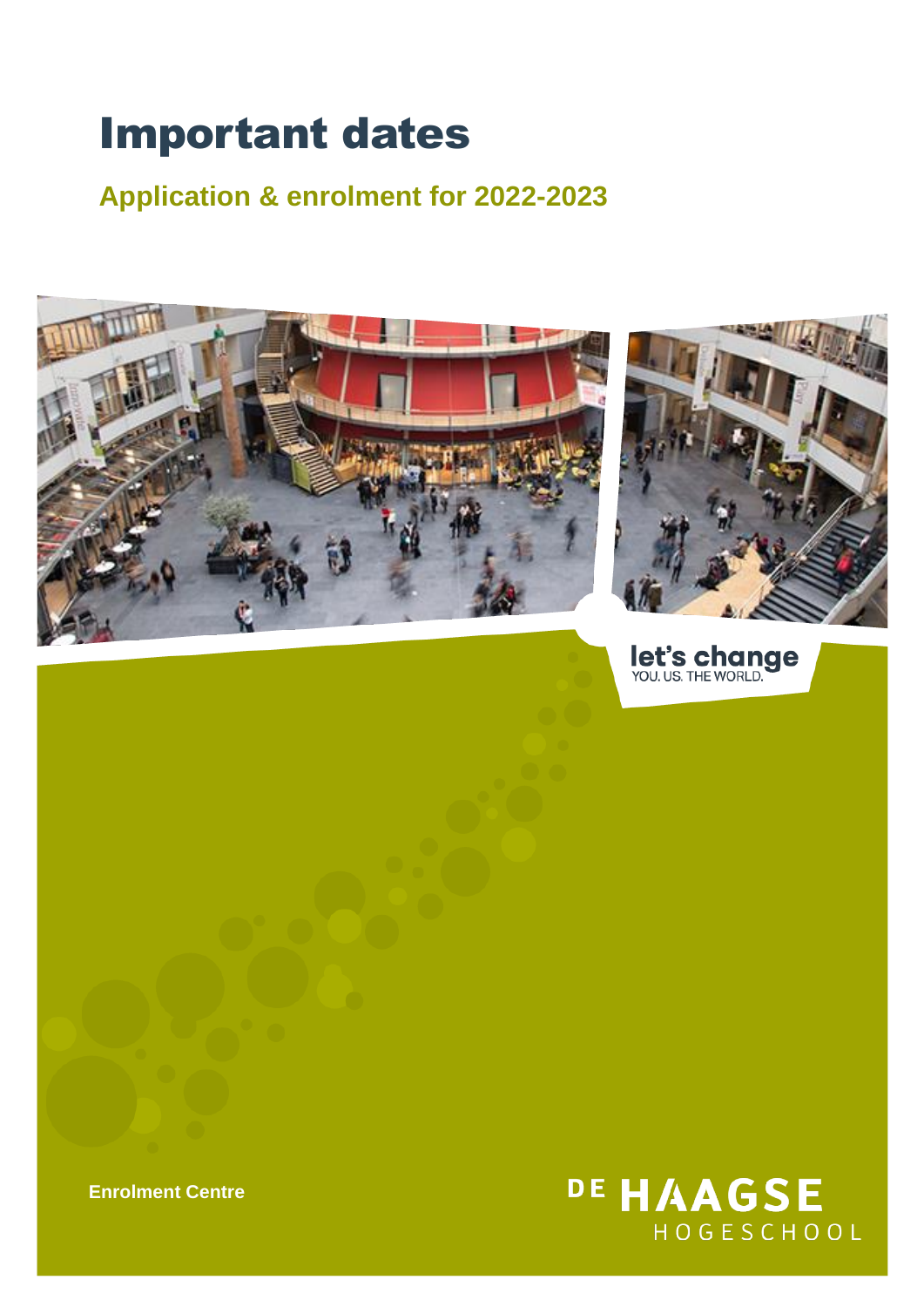# Table of contents

| You're not a resident of an EU/EEA country or Switzerland, you don't live in the Netherlands |  |
|----------------------------------------------------------------------------------------------|--|
|                                                                                              |  |
| You're not a resident of a EU/EEA country or Switzerland but you do have a valid Dutch       |  |
|                                                                                              |  |
| You're not a resident of an EU/EEA country or Switzerland and you have a valid Dutch         |  |
|                                                                                              |  |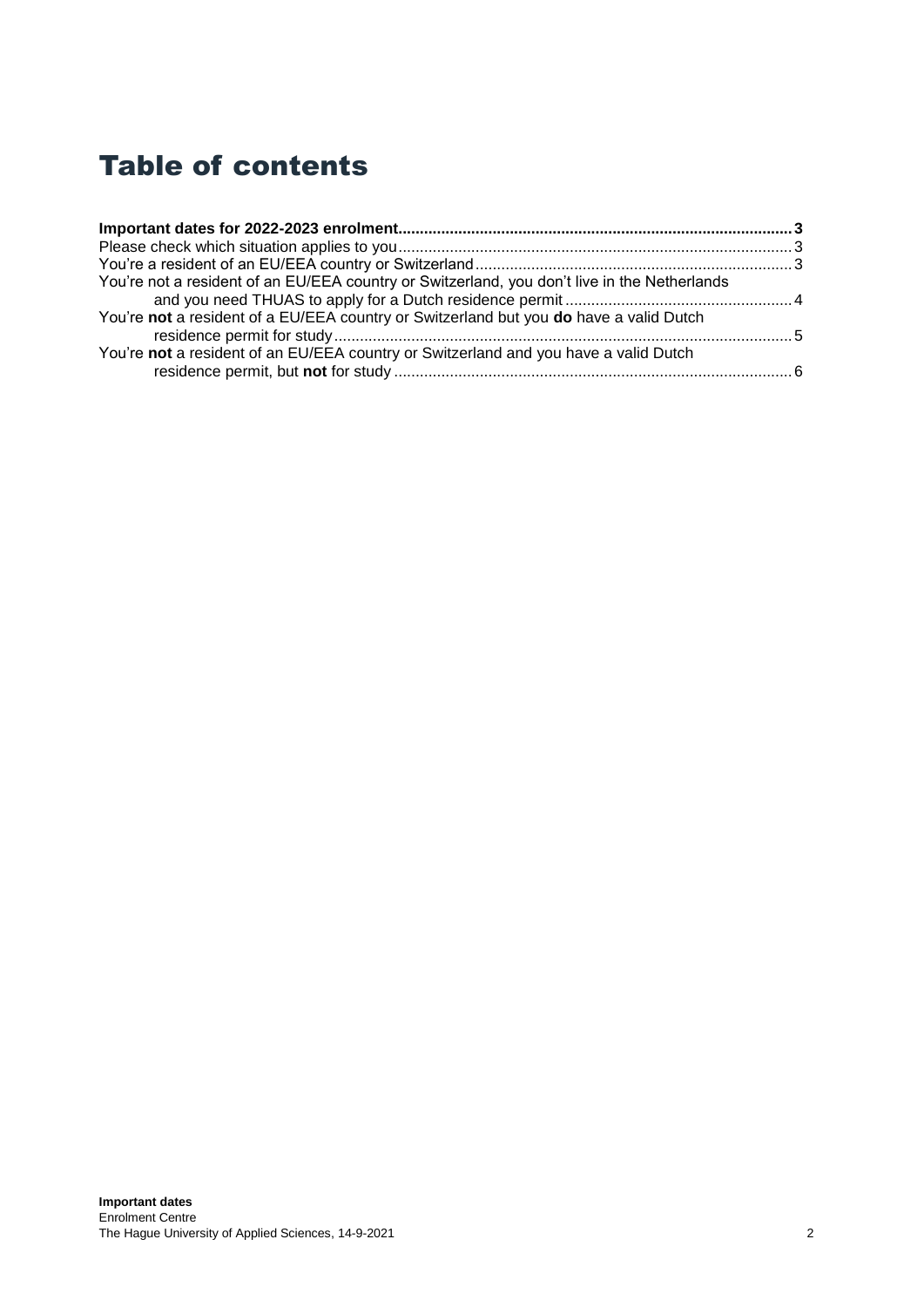# <span id="page-2-0"></span>Important dates for 2022-2023 enrolment

During the application and enrolment process, it's important not to miss any of the key deadlines. We've made it easy for you. Just look up your criteria and screenshot or bookmark the dates that apply to you. See you in September 2022!

# <span id="page-2-1"></span>Please check which situation applies to you

#### <span id="page-2-2"></span>You're a resident of an EU/EEA country or Switzerland

| Deadline date  | What you need to do                                                                                                                                             |
|----------------|-----------------------------------------------------------------------------------------------------------------------------------------------------------------|
| 1 May 2022     | Apply for a bachelor programme through<br><b>Studielink</b><br>Find out more about registration and enrolment.                                                  |
| 31 August 2022 | Upload all the documents needed to verify your<br>identity and previous education into Osiris.<br>Upload your language test into Osiris (if<br>applicable).     |
|                | Final day to complete your enrolment. By this<br>date, you must meet all admission requirements<br>and pay (or authorise direct debit) tuition fee<br>payments. |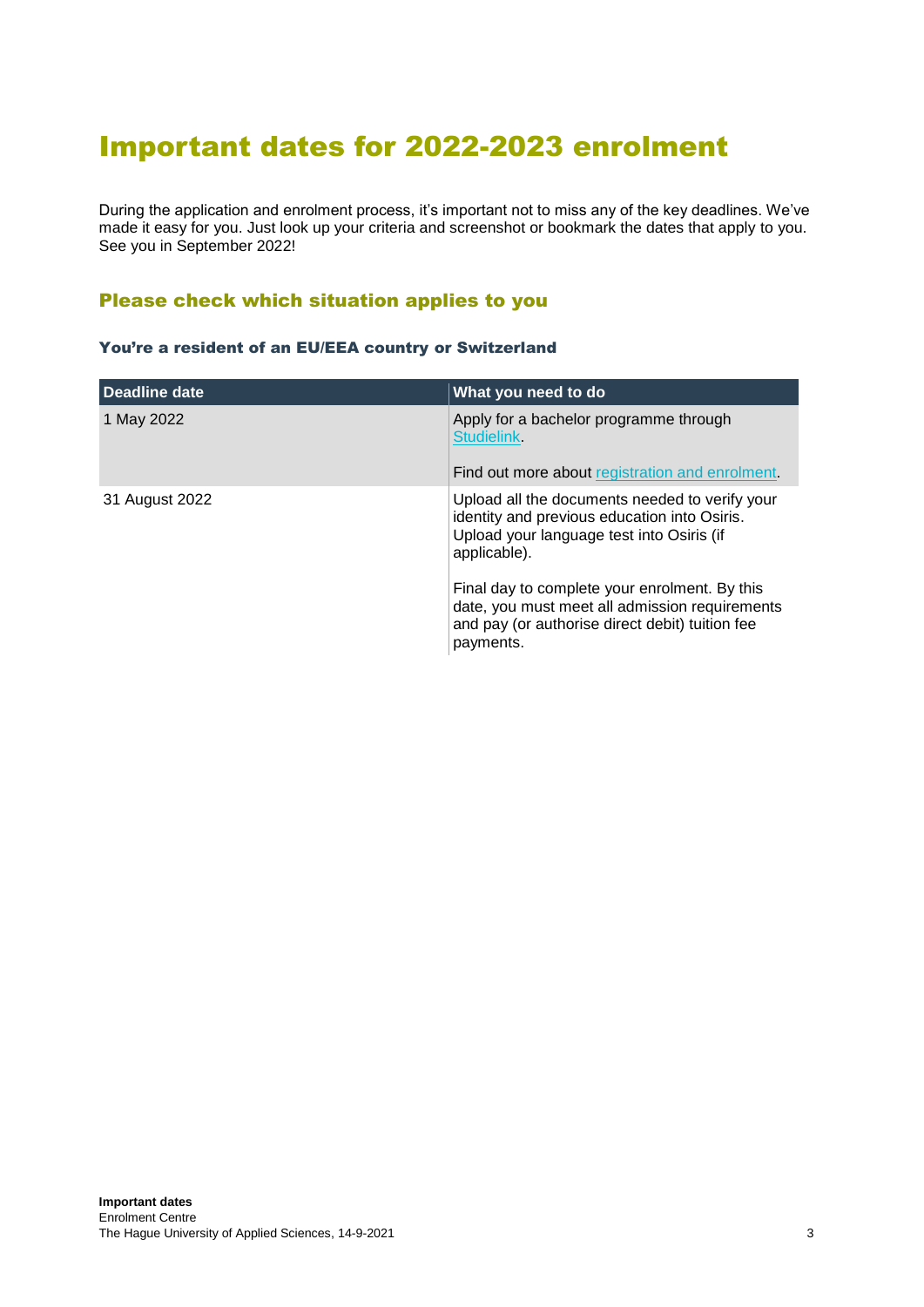### <span id="page-3-0"></span>You're not a resident of an EU/EEA country or Switzerland, you don't live in the Netherlands and you need THUAS to apply for a Dutch residence permit

The Hague University of Applied Sciences will apply for a residence permit for you. Please follow the deadlines:

| Deadline date  | What you need to do                                                                                            |
|----------------|----------------------------------------------------------------------------------------------------------------|
| 1 May 2022     | Apply for a bachelor programme through<br><b>Studielink</b><br>Find out more about registration and enrolment. |
| 15 June 2022   | Upload your language test into Osiris (if<br>applicable).<br>Upload all documents required for the             |
|                | immigration procedure and package fee<br>payment into Osiris.                                                  |
| 31 August 2022 | Final day to complete your enrolment. By this<br>date, you must meet all admission requirements.               |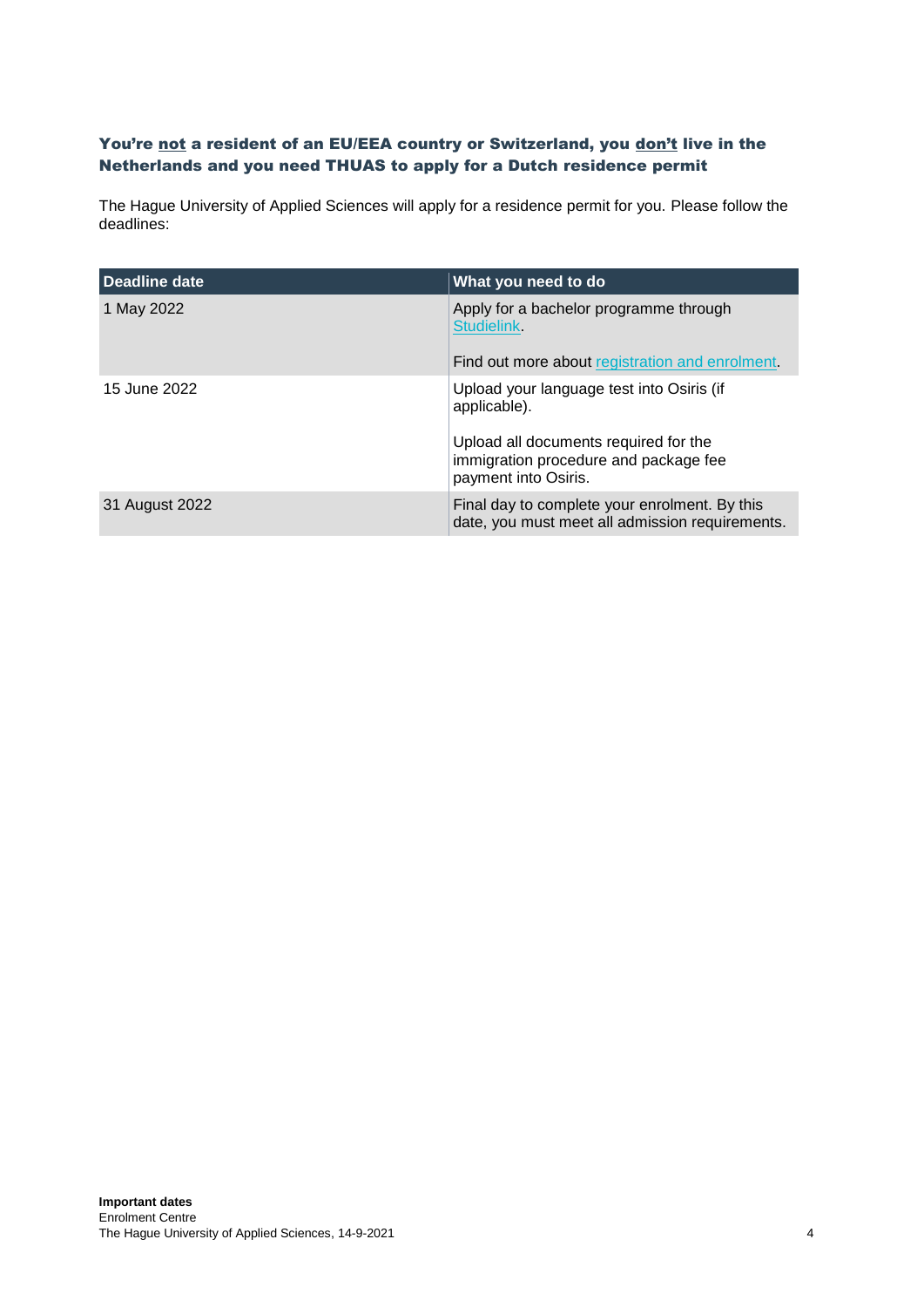# <span id="page-4-0"></span>You're not a resident of a EU/EEA country or Switzerland but you do have a valid Dutch residence permit for study

| <b>Deadline date</b> | What you need to do                                                                                                                                                                                                            |
|----------------------|--------------------------------------------------------------------------------------------------------------------------------------------------------------------------------------------------------------------------------|
| 1 May 2022           | Apply for a bachelor programme through<br><b>Studielink</b><br>Find out more about registration and enrolment.                                                                                                                 |
| 15 June 2022         | Upload all the documents needed to verify your<br>identity and previous education into Osiris.<br>Upload your language test into Osiris (if<br>applicable).<br>Upload all documents required for the<br>immigration procedure. |
| 31 August 2022       | Final day to complete your enrolment. By this<br>date, you must meet all admission requirements<br>and pay (or authorise direct debit) tuition fee<br>payments.                                                                |